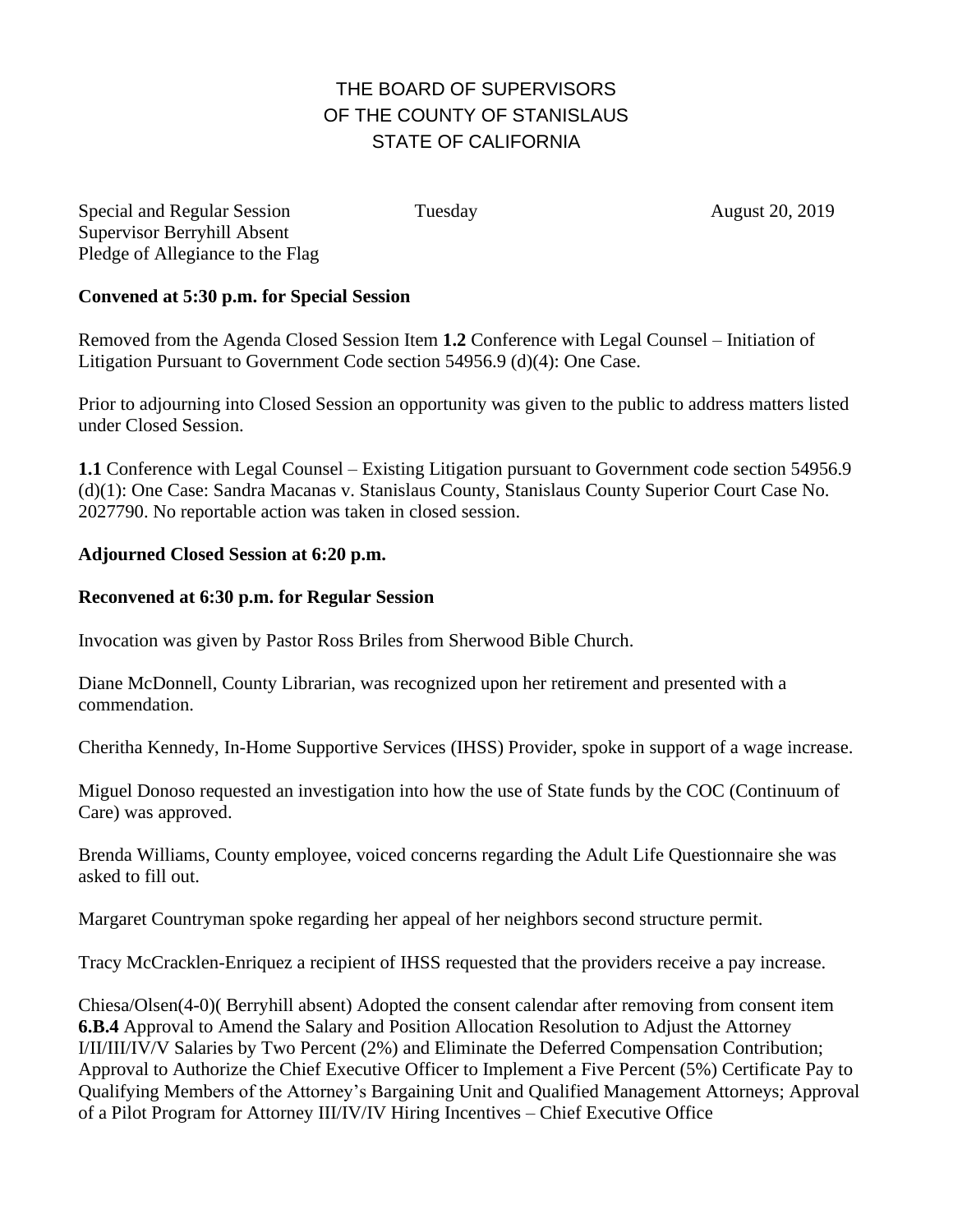- **6.A.1** Approved the minutes of 08/13/2019
- **6.A.2** Proclaimed September 2019 National Preparedness Month in Stanislaus County

```
2019-0521
```
- **6.B.1** Reviewed and accepted the Annual Reports for the County of Stanislaus Tobacco Endowment Funds – Series 2002 and Series 2006 for FY ending 06/30/2019; and, authorized the Chairman to sign on behalf of the Board that the reports have been reviewed and accepted  $- T/TC$  2019-0522
- **6.B.2** Accepted the Stanislaus County Equal Employment Opportunity Plan: 2019 Program and Report update – CEO 2019-0523
- **6.B.3** Approved proceeding to the Design Phase for the Public Safety Center Security Electronics Life Safety Systems Upgrade Project, pursuant to the previously approved agreement with HOK Inc, for this effort; and, authorized the Chief Operations Officer to negotiate and execute Change Orders for up to \$25,000, consistent with the County's Change Order Policy for this next phase of the work – CEO 2019-0524
- **6.D.1** Opened the 15-day public review period for the FY 2018-2019 Consolidated Annual Performance and Evaluation Report (CAPER); and, set a public hearing for the 09/24/2019, 9:00 a.m. meeting, to consider approval of the FY 2018-2019 CAPER – Planning 2019-0526

Chiesa/Olsen (4-0) (Berryhill absent) **6.B.4** Amended the Salary and Position Allocation Resolution to increase the Attorney I/II/III/IV/V salaries as outlined in the Staffing Impacts Section of the agenda item and eliminated the County's corresponding deferred compensation contribution to these classifications to be effective the first full pay period following Board's approval; authorized the CEO, or designee, to implement a five percent (5%) Certificate Pay for qualifying Attorney III/IV/Vs assigned to the Attorney's bargaining unit represented by the County Attorney's Association effective the first full pay period following Board approval; authorized the CEO, or designee, to implement a five percent (5%) Certificate Pay for qualifying Management Attorneys as outlined in the Staffing Impacts Section of the agenda item, effective the first full pay period following Board approval; authorized the CEO to execute a contract amendment for the Attorney's bargaining unit, represented by the County Attorney's Association to support the recommendations in the agenda item; approved a pilot program for a New Hire Incentive program for the Attorney III/IV/V classifications; and, CEO Hayes clarified that all the classifications in the County Attorney's Association (CAA) MOU, currently with a County contribution of two percent (2%) towards each Attorney's deferred compensation plan, would have their County deferred compensation contribution reallocated to their base pay, including the Research Attorney classifications – CEO 2019-0525

DeMartini/Chiesa (4-0) (Berryhill absent). **7.1** Accepted the FY 2018-2019 annual report from the DA's Office regarding the Real Estate Fraud Prosecution Trust Fund pursuant to California Government Code section 27388 – DA 2019-0527

Olsen/DeMartini (4-0) (Berryhill absent) **7.2** Accepted the Americans with Disabilities Act (ADA) Self-Evaluation Report and Transition Plan as prepared in coordination with Sally Swanson Architects, Inc., of San Francisco, CA; approved the updated ADA Title II Policy Statement; appointed Michael Herzog as the ADA Title II and Civil Rights Title VI Coordinator for Stanislaus County; and, authorized the CEO, or his designee, to develop a strategy to implement the recommendations of the Self-Evaluation Report and Transition Plan, including staff training, development of accessibility resources, revising policies, procedures, and grievance process as needed – BOS 2019-0528

**Corr 1** Referred to the CEO, the West Stanislaus Resource Conservation Districts 2019 Annual Monitoring Report of Natural Resources for the Crows Landing Naval Out Lease Property.